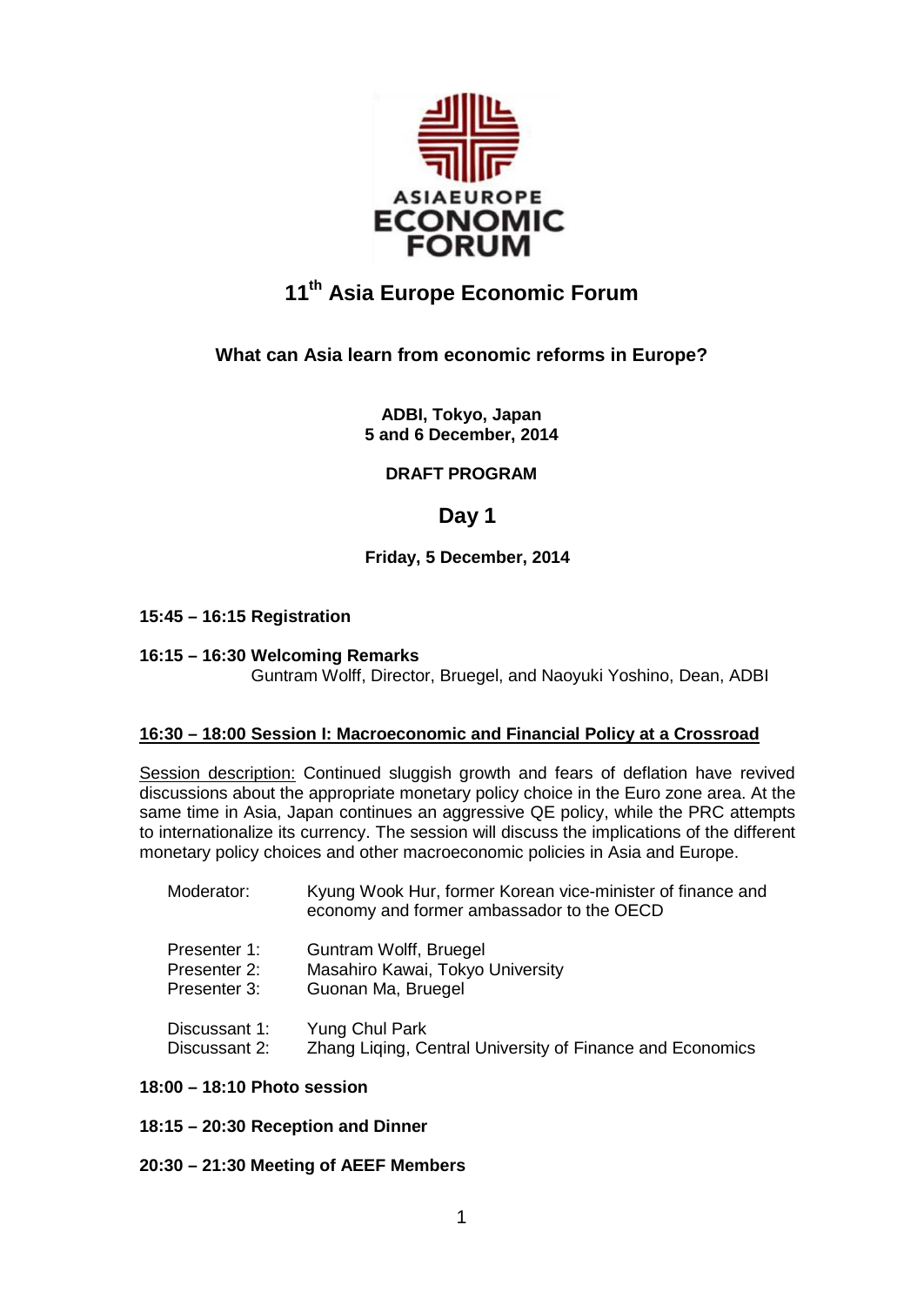# **Day 2**

### **Saturday, 6 December, 2014**

#### **8:30 – 10:00 Session II: Structural Reforms: How to Revive Growth in Asia and in Europe?**

Session description: In the aftermath of the Global Financial Crisis economic growth and growth prospects in the majority of developed countries remain weak. In order to achieve stronger and more balanced growth, a number of countries in Asia and Europe have started to implement structural reforms. This session will analyse the nature of these reforms and whether they are appropriate to revive growth, investment and employment.

| Moderator:                     | Ido Kiyoto, Vice Chairman, Toyota Institute for International<br><b>Economic Studies</b>                               |
|--------------------------------|------------------------------------------------------------------------------------------------------------------------|
| Presenter 1:                   | Lorenzo Codogno, Director General and Chief Economist of the<br><b>Italian Treasury</b>                                |
| Presenter 2:<br>Presenter 3:   | Jean Pisani-Ferry, Hertie School of Governance<br>He Fan, CASS                                                         |
| Discussant 1:<br>Discussant 2: | Rüdiger von Kleist, Ministry of Finance, Germany<br>Asakawa Masatsugu, Director General, Ministry of Finance,<br>Japan |

### **10:00 – 10:30 Keynote Speech**

Changyong Rhee, Director, Asia and Pacific Department, IMF

10:30 – 10:45 Coffee Break

### **10:45 – 12:15 Session III: The interplay between SMEs development and the financial sector in Asia and Europe**

Session description: In many European and Asian economies SMEs contribute significantly to economic output and play a crucial role for job creation. However, SMEs face considerable constraints which hamper their development, such as limited access to finance and difficulties in financing R&D. Some of these difficulties stem from a malfunctioning of the financial sector. This session will shed light on the different experiences of European and Asian SMEs and will yield interesting comparisons and insights.

- Moderator: Shaun Gavigan, ASEF
- Presenter 1: Junghan Koo, Director of Consumer Finance and Protection Division, Korea Institute of Finance
- Presenter 2: Nicolas Veron, Bruegel
- Presenter 3: Federico Galizia, Head of Risk Management and Operations, European Investment Fund
- Discussant 1: Naoyuki Yoshino, Dean, ADBI
- Discussant 2: Xu Jianguo, Peking University

### **12:15 – 12:45 Keynote Speech**

Dr. Sayuri Shirai, Member of the Policy Board, Bank of Japan (tbc)